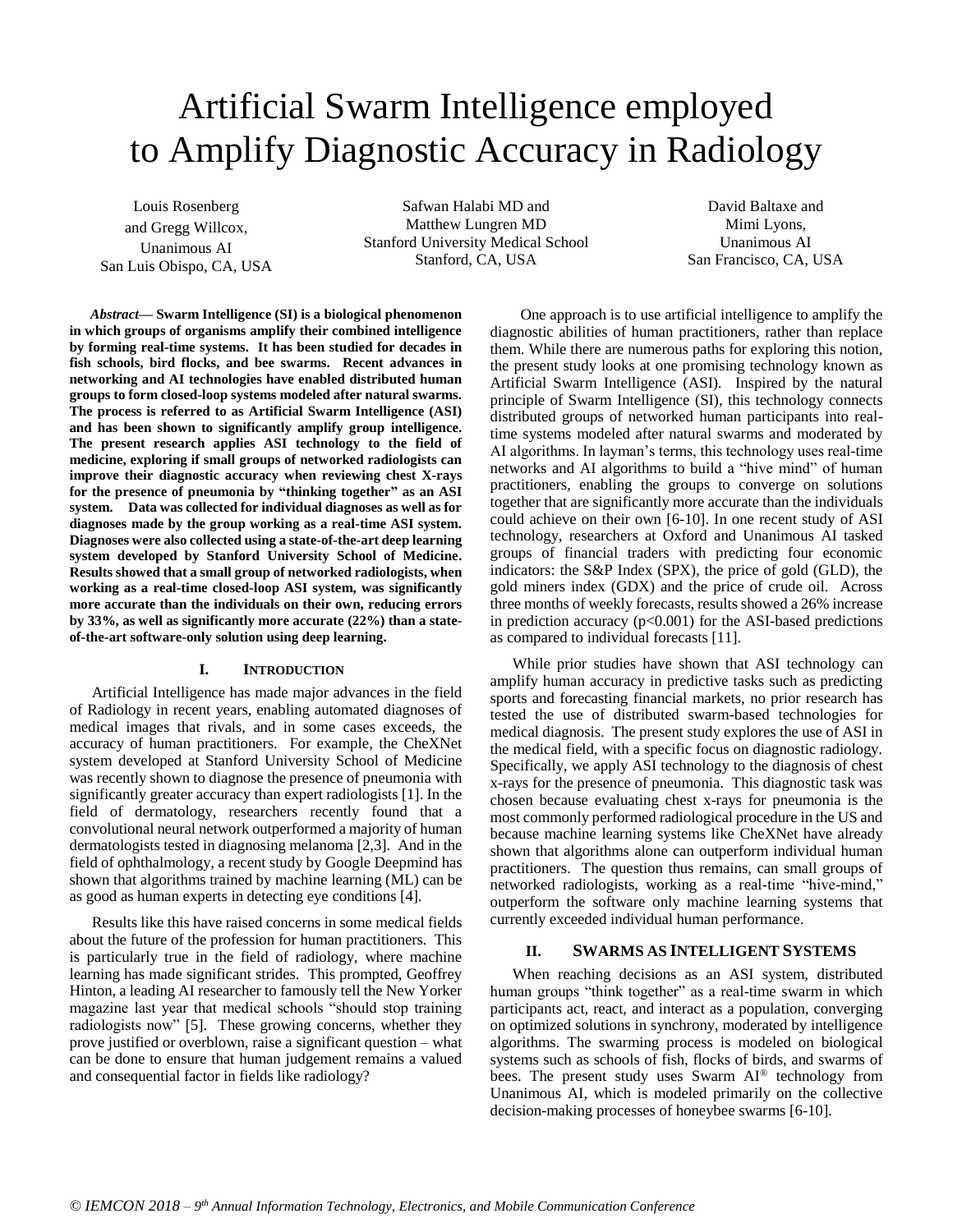This framework was chosen because honeybee swarms have been shown to converge upon optimized solutions to complex problems that are far beyond the capabilities of their individual members [11]. The decision-making processes in honeybee swarms have been found to be surprisingly similar to the decision-making in neurological brains [12,13]. Both are distributed systems that employ large populations of simple excitable units (i.e., bees and neurons) that function in parallel to integrate noisy evidence, weigh competing alternatives, and converge on decisions in real-time synchrony [14-16].

# **III. ENABLING SWARMS**

Unlike birds, bees and fish, humans have not evolved the natural ability to form closed-loop swarms, as we lack the subtle connections that other organisms use. Schooling fish detect vibrations in the water around them. Flocking birds detect motions propagating through the population. Swarming bees use complex body vibrations called a "waggle dance." To enable real-time swarming among networked human groups, unique interfaces, algorithms, and communication protocols are needed to close the loop around the full the set of members. To address this need, a software platform called *swarm.ai* was developed to enable distributed human groups, connected in real-time form anywhere in the world, to form closed-loop swarms over standard internet connections [10].

Modeled after the decision-making processes of honeybee swarms, swarm.ai enables networked groups to work in parallel to integrate noisy evidence, weigh competing alternatives, and converge on decisions in synchrony. As shown in Figure 1, the platform enables "human swarms" to answer questions by collaboratively manipulating a graphical puck to select from among a set of alternatives. Each participant provides input by moving a graphical magnet with a mouse, touchpad, or touchscreen. By positioning their magnet with respect to the puck, participants apply their will on the system. The input from each user is not a discrete vote, but a stream of vectors that varies freely over time. Because all members adjust their intent continuously, the swarm explores the decision-space, not based on the input of any single individual, but based on the dynamics of the system. This enables complex deliberations to emerge, empowering the group to converge on optimal solutions.



Fig. 1. ASI converging upon a solution as a real-time system

It is important to note that participants do not only vary the direction of their intent, but also modulate the magnitude of their intent by adjusting the distance between their magnet and the puck. Because the puck is in continuous motion across the decision-space, users need to continually move their magnet so

that it stays close to the puck's outer rim. This is significant, for it requires participants to be engaged continuously throughout the decision process, evaluating and re-evaluating their intent. If they stop adjusting their magnet with respect to the changing position of the puck, the distance grows and their applied sentiment wanes.

Thus, like bees vibrating their bodies to express sentiment in a biological swarm, or neurons firing activation signals to express conviction levels within a biological neural-network, the participants in an artificial swarm must continuously update and express their changing preferences during the decision process, or lose their influence over the collective outcome. In addition, intelligence algorithms monitor the behaviors of all swarm members in real-time, inferring their implied conviction based upon their relative motions over time. This reveals a range of behavioral characteristics within the swarm population and weights their contributions accordingly, from entrenched participants to flexible participants to fickle participants.

# **IV. PNEUMONIA DIAGNOSIS STUDY**

Researchers at Stanford University School of Medicine and Unanimous AI conducted a study in which a "hive mind" of eight radiologists connected by ASI swarming algorithms was tasked with diagnosing a set of 50 chest X-rays by working together as a real-time system. For each of the 50 trials, a chest X-ray was presented simultaneously to the radiologists. After a few seconds of individual assessment, the group worked together as an ASI swarm, converging on a probabilistic diagnosis as to the likelihood that the patient has pneumonia. All eight radiologists participated from their own unique locations, each connecting to the swarm.ai platform through a standard internet browser. For each of the 50 trials, the assessment was performed through a two-step process in which the swarm first converged on a coarse range of probabilities and then converged on a refined value for the probability. This is shown below.



Fig. 2. ASI in the process of Diagnosing Pneumonia

Figure 2 shows a screenshot of the ASI system in the process of selecting the coarse range of probabilities for an X-ray image displayed to all participants at the same time. It's important to note that the screenshot above is a momentary snapshot of the system as the collaboratively controlled puck moves across the decision-space and converges upon an answer. This full process of AI moderated deliberation generally takes between 15 and 60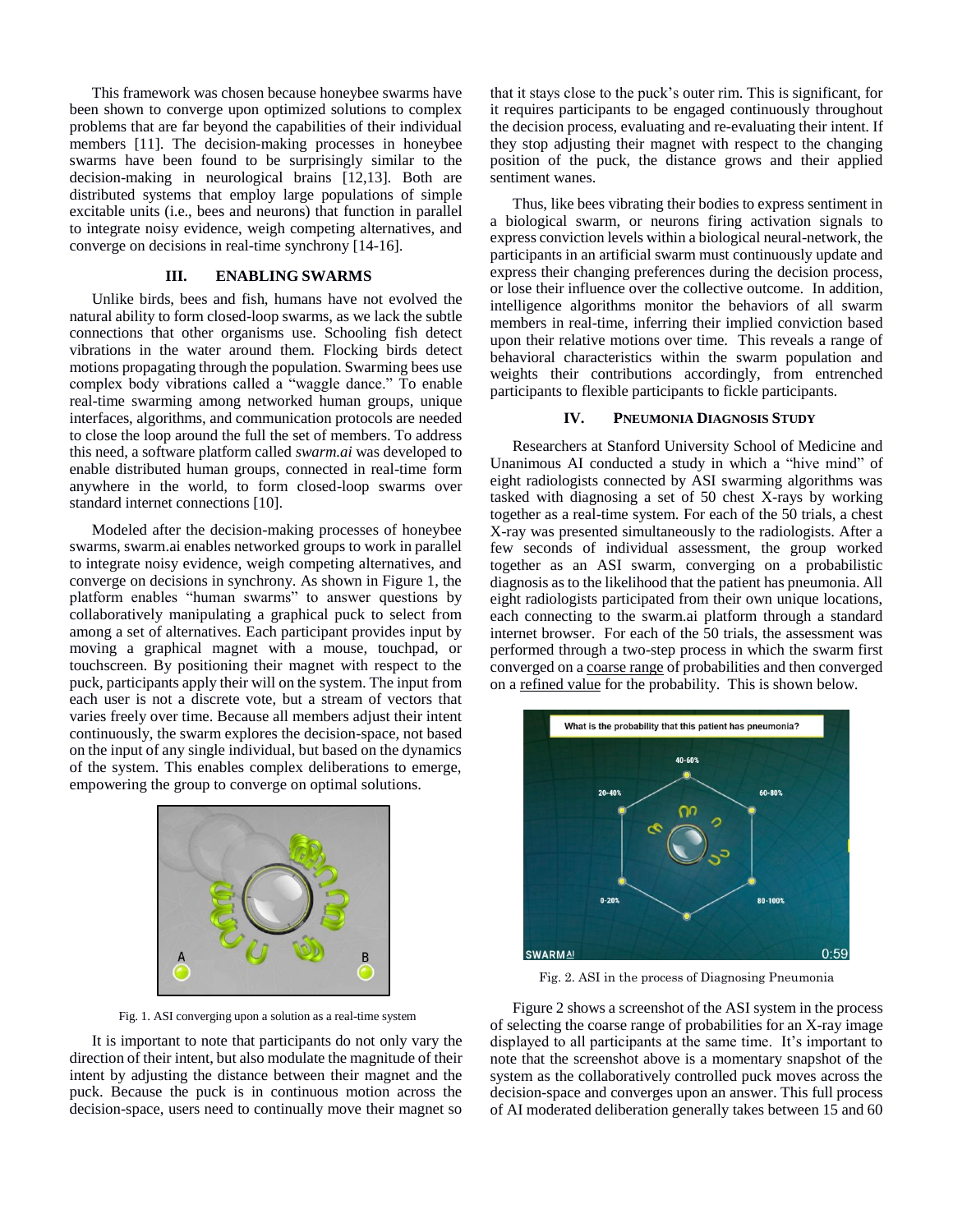seconds. In the example shown above, the swarm converged on the range 40-60% within 18 seconds.

The swarm was then immediately tasked with selecting a specific value within the chosen coarse range. Figure 3 below shows a screenshot of the ASI system in the process of converging upon a probability that the patient has pneumonia. This generally takes an additional 15 to 30 seconds. In this way, each diagnosis was converged upon by the ASI system in under 90 seconds for each one of the 50 chest X-ray trials evaluated.



Fig. 3. ASI in process refining a diagnosis

Following this two-step process, the ASI system captured input from the distributed group of radiologists for each of the 50 trials. Because each participant is both a member of the system as well as a source of individual data, their initial input, before the swarm starts, was collected as a representation of their individual probabilistic forecast. This enables a performance comparison between the individuals, assessing on their own, and ASI system converging in synchrony.

Separately, the same set of 50 chest X-rays were run through a state-of-the-art ML system to generate algorithmic assessment for the presence of pneumonia. Specifically, the CheXNet deep learning software developed at Stanford University was used. This is a 121-layer convolutional neural network (CNN). It was employed to generate algorithmic probabilities as to whether each patient has pneumonia. In this way, three sets of diagnostic probabilities were generated, (a) individual diagnoses, (b) ASI diagnoses, and (c) software-only ML diagnoses. These three sets of probabilities were then scored against Ground Truth and compared using a variety of statistical techniques.

## **V. RESULTS**

We compared the performance of the ASI system against both (a) individual human performance, and (b) the softwareonly CheXNet system. When comparing ASI to individual radiologist, we compute three metrics - (i) Binary Classification accuracy and (ii) Mean Absolute Error, and (iii) F1 scores, also known as harmonic mean. As shown in the figures below, the ASI system outperformed the individuals in all four metrics.

**Binary Classification**: Using fifty-percent probability as the cutoff for classifying a positive diagnosis, the individuals achieved 73% diagnostic accuracy (i.e. 27% error rate) against Ground Truth across the 50 test cases, while the ASI system achieved 82% diagnostic accuracy (i.e. 18% error rate) across the same 50 cases. This corresponds to a 33% reduction in errors when working as an ASI system as compared to direct individual performance. To assess significance, a bootstrap analysis was performed on 10,000 samples, as shown in Figure 4a. The swarm was found to be significantly more accurate than the individuals alone (p<0.01,  $\mu$ difference = 9.1%).



**Mean Absolute Error**: MAE is calculated as the absolute value of the Ground Truth minus the Predicted Probability. A bootstrap analysis revealed that the swarm of radiologists had significantly higher probabilistic accuracy than the individuals  $(p<0.002, \mu_{difference} = 8.6\%)$ , as shown in Figure 4b.



Figure 4b. Mean Absolute Error (ASI vs Individuals)

**F1 Score**: We compare the performance of the ASI system to individual radiologists on the F1 metric, which is defined as the harmonic average of the precision and recall achieved during binary classification. As shown in Figure 4c below, we find that the ASI system averages an F1 score of 0.75 while the individual radiologist achieve a lower average F1 score of 0.64. To assess statistical significance, we bootstrap across 10,000 samples. We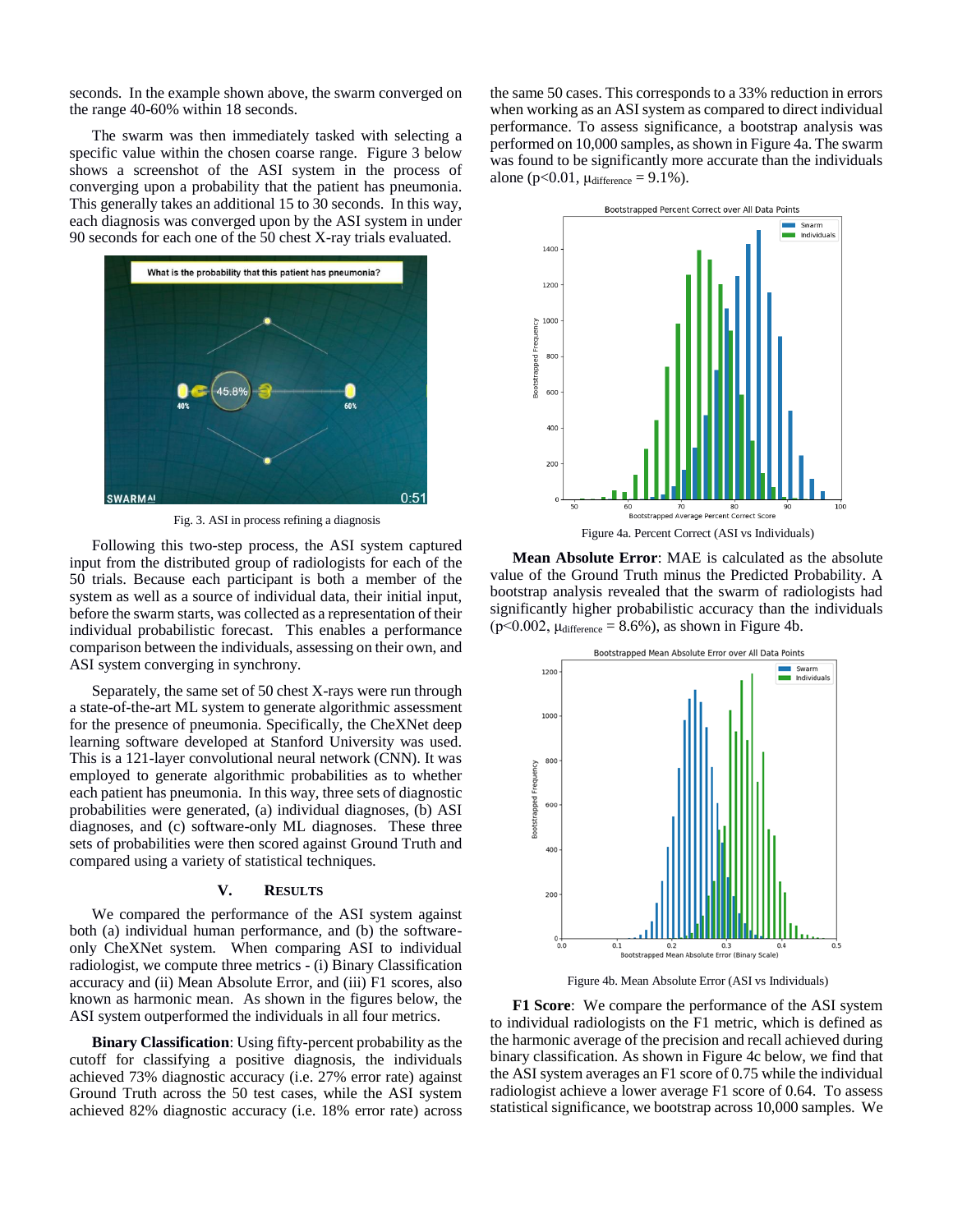find that the F1 score of the Swarm was not sufficiently higher than the F1 for individuals for statistical significance ( $p > 0.05$ ), suggesting that a set of 50 trials was not adequate to demonstrate statistical significance on F1 scores, which vary substantially in average magnitude based on the sample data set.



When comparing ASI to the ML system, we compute four metrics - (i) binary classification accuracy, (ii) Mean Absolute Error, (iii) ROC analysis, and (iv) F1 scores. As shown in the figures and text below, the ASI system outperformed the software-only deep learning system across all three metrics.

**Binary Classification**: Using fifty-percent probability as the cutoff for classifying a positive diagnosis, the ML system achieved 60% accuracy against Ground Truth across 50 trials, while the ASI system achieved 82% accuracy across the same 50 trials. To assess statistical significance, a bootstrap analysis was performed on 10,000 samples as shown in Figure 5a. The swarm was significantly more accurate in binary classification than the ML system ( $p<0.01$ ,  $\mu$ difference = 21.9%).



**Mean Absolute Error**: MAE is calculated as the absolute value of the Ground Truth minus the Predicted Probability. A bootstrap analysis of MAE revealed the swarm had significantly higher probabilistic accuracy than the ML system (p<0.001,  $\mu$ difference = 21.6%), as shown in Figure 5b. To address the possibility that Ground Truth could be error prone, we also looked at "Agreed Truth", defined as only those cases where the ASI and ML systems agreed on the diagnosis. Even in this conservative case, the swarm significantly outperformed ML  $(p<0.001, \mu_{difference} = 21.3\%)$ , as shown in Figure 5c.





Figure 5c. Mean Absolute Error (ASI vs ML) using Agreed Truth

**ROC Analysis**: Because the Swarm AI system and the Machine Learning system have different approaches to probabilistic forecasting, a ROC analysis was performed to compare the true positive rate to the false positive rate across different cut-off points, the higher the ratio the better the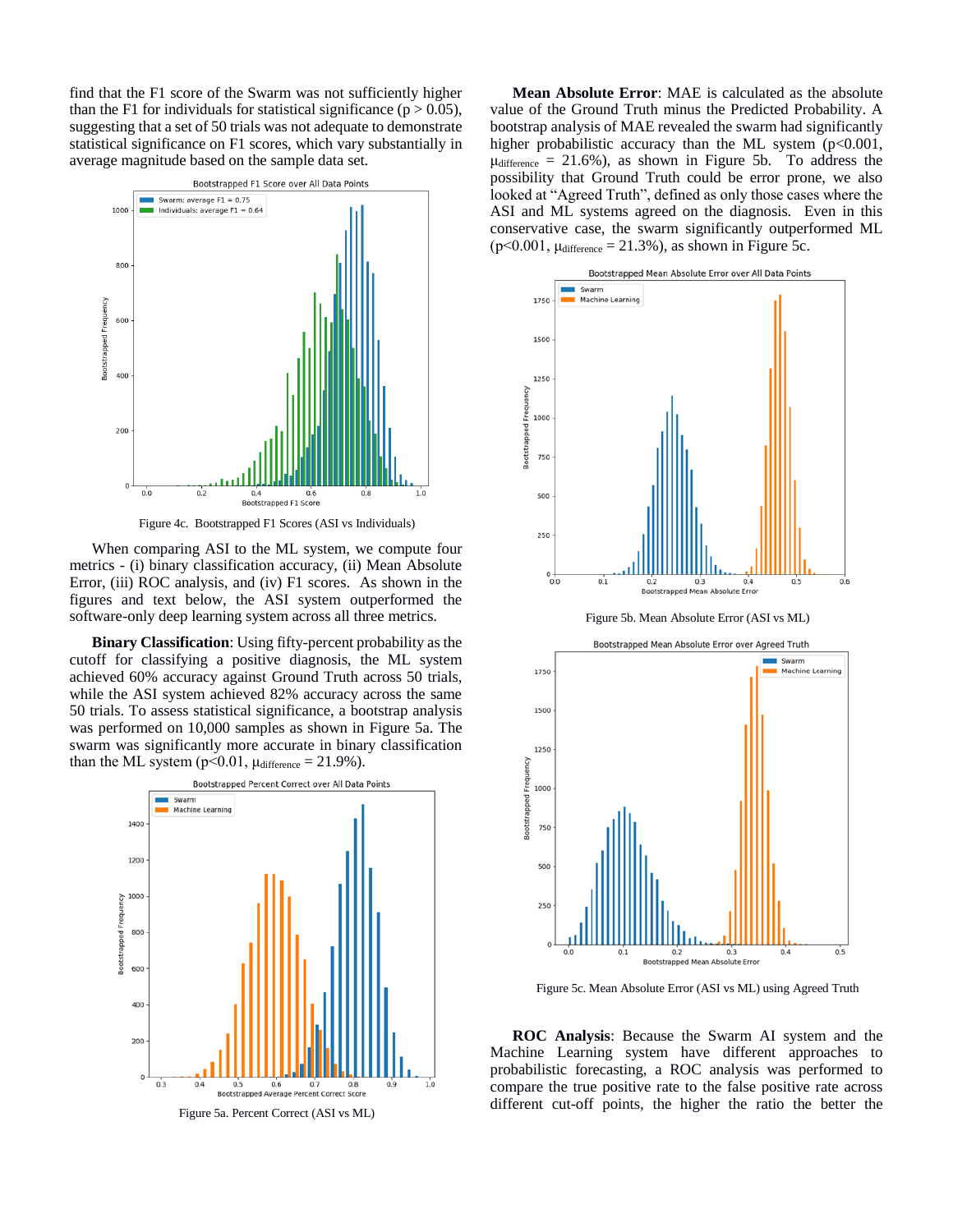classification. We computed the Area Under the ROC Curve (AUROC) for both methods and found that the swarm of radiologists achieved an AUROC of 0.906, while the ML system achieved 0.708. Bootstrapping across 10,000 trials, we find that the ASI system scores significantly higher than the pure ML system ( $p<0.01$ ,  $\mu$ difference = 0.197), as shown in Figure 5d.



Figure 5d. AUROC Analysis (ASI vs ML)

We can also compare the ASI system to the ML system by plotting Receiver Operating Characteristic (ROC). As shown in Figure 5e below, the swarm outperforms the ML system across most discrimination levels, with higher true positive rates for each false positive. In fact, the swarm is able to find all instances of pneumonia in this dataset, while only mis-identifying 40% of the non-pneumonia cases. The AUROC of the ASI system is 0.91, while that of ML is 0.71 for this dataset.



Figure 5e. Receiver Operating Characteristic (ASI vs ML)

**F1 Score**: We compare the performance of the ASI system to ML system on the F1 metric. As shown in Figure 5f below, we find that the ASI system achieves an average F1 score of 0.75 while the ML system achieves a lower average F1 score of 0.63. To assess significance, we bootstrap across 10,000 samples and find insufficient difference ( $p > 0.05$ ), suggesting that a set of 50 trials was too small for significant F1 comparison.



Figure 5f. Bootstrapped F1 Scores (ASI vs ML)

# VI. **CONCLUSIONS**

We compared the ASI system to both individuals and to the state-of-the-art in ML diagnosis of chest X-rays for the presence of pneumonia and found that the hybrid ASI system that combined real-time human diagnosis and software optimization significantly outperformed both the individuals working on their own and a pure software system when compared with respect to (i) binary classification, (ii) mean absolute error, and (iii) ROC analysis. Because Ground Truth could be error prone, we also compared using "Agreed Truth" and still found the ASI system to outperform the ML system. Previous studies on the CheXNet system on a larger set of cases [1] achieved a higher AUROC (0.7680) as compared to 0.708 in this study, indicating that the 50 questions in this test set may be harder than average. Additional research is warranted using more definitive Ground Truth and a wider range of cases. In addition, the method for collecting individual responses in this study used only five levels of probability (0-20%, 20-40%, 40-60%, 60-80% and 80-100%). Future research should be performed that utilizes a higher resolution method for individual response mechanism.

Overall this study suggests that swarm-based technologies are quite promising for use in medical diagnosis, enabling small groups of medical professionals to combine their insights in realtime under software moderation and thereby achieve diagnostic accuracies that significantly exceed the accuracies of individual human practitioners as well as software-only solutions. It is likely that the ASI system excels in certain types of cases, while the software-only ML system excels in others. We believe future research should identify these differences so that each method can be applied to those cases which are most appropriate.